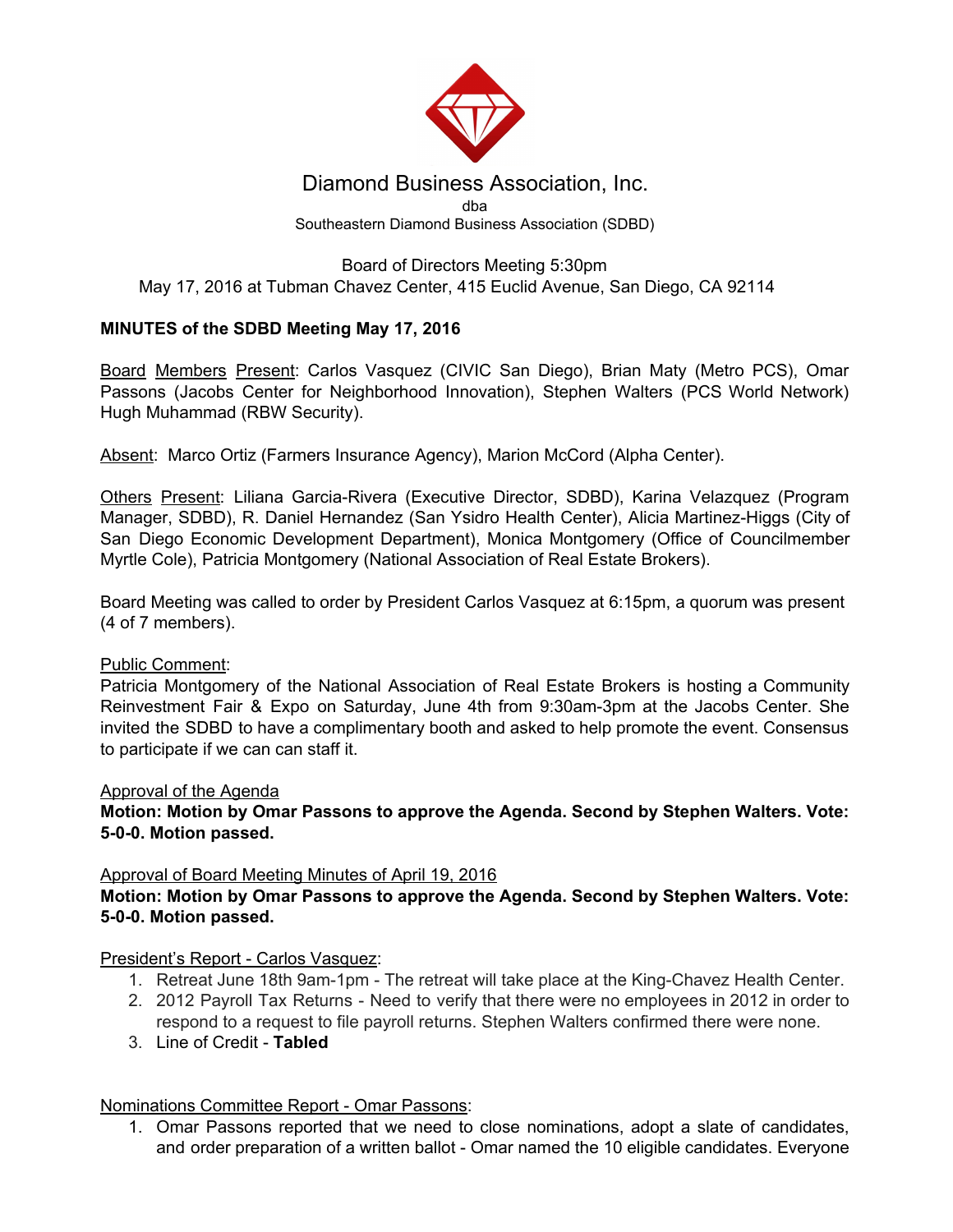present accepted their nomination except Stephen Walters. Stephen Walters stated he is considering withdrawing his nomination and will inform the board by the end of the week. **Motion: Motion by Omar Passons to close nominations and order ballot on Saturday, May 28, 2016. Second by Hugh Muhammed. Vote 5-0-0. Motion passed.**

### Financial Reports

1. March and April Financials - Liliana distributed and went over the March and April financials. Liliana stated Mary Joseph will attend the June Board meeting to explain the makeup of the financial reports. [Error on Agenda which stated "April and May Financials".]

### Executive Director's Report- Liliana Garcia-Rivera:

- 1. Diamond Business Corridor Clean Up Over 25 volunteers attended and picked up over 150 pounds of trash. Board members present were Carlos Vasquez and Marion McCord. Jones Brothers BBQ catered on site.
- 2. Spring Business Mixer Over 41 people attended the mixer at El Patron. Kwofi Reed from LISC spoke at the mixer regarding partnership with SDBD.
- 3. Black San Diego Mixer Attended Black San Diego mixer with Bonnie Anderson to promote fundraiser. Were photographed and featured in Voice & Viewpoint newspaper.
- 4. Cox Communications Meeting Cox will sponsor DSF and we may hold a mixer there in the future.
- 5. Bonnie Jean Fundraiser Fundraiser was successful and Bonnie made enough money to repair the floors. May host another fundraiser after floors are completed.
- 6. Business Plan Workshop Hosted workshop in collaboration with Assemblywoman Weber's office and the Small Business Development Center. Over 25 people attended.
- 7. San Diego County Fair Banners Forty banners have been installed.
- 8. Collaboration with College Area BID We're working closer with the College Area BID. We may hold a joint-mixer next fiscal year.

#### Economic Development Committee Report - Carlos Vasquez:

- 1. Owners of Mariscos Altata had their first meeting with the architect and Storefront Improvement Program Manager. They will potentially be receiving \$16k as a reimbursement.
- 2. Marion McCord and Norris Charles are both on vacation thus the project has been slightly delayed.
- 3. Recommendation for Partnership with Circulate San Diego The Economic Development committee unanimously recommended SDBD establish a formal partnership with Circulate San Diego's Vision Zero to reduce pedestrian and bicycle collisions with cars. Omar strongly recommended the partnership as it is in line with what JCNI is doing with their Master Plan.

### **Motion: Motion by Omar Passons to establish a formal partnership with Circulate San Diego. Second by Stephen Walters. Vote 5-0-0. Motion passed.**

4. Recommendation for Grand Opening for three businesses - The Economic Development committee unanimously recommended we host a joint grand opening for the three businesses (Superior Scents, LB Fashion Moda, and Fiesta Mexica).

# **Motion: Motion by Omar Passons to host a joint grand opening for Superior Scents, LB Fashion Moda, and Fiesta Mexica. Second by Hugh Muhammed. Vote 5-0-0. Motion passed.**

# Marketing Committee Report - Liliana Garcia-Rivera:

1. Recommendation for Website In-Kind Sponsorship - The Committee unanimously recommended to accept Explore That Store's in-kind sponsorship, valued at \$250, for the DiamondStreetFestival.com website.